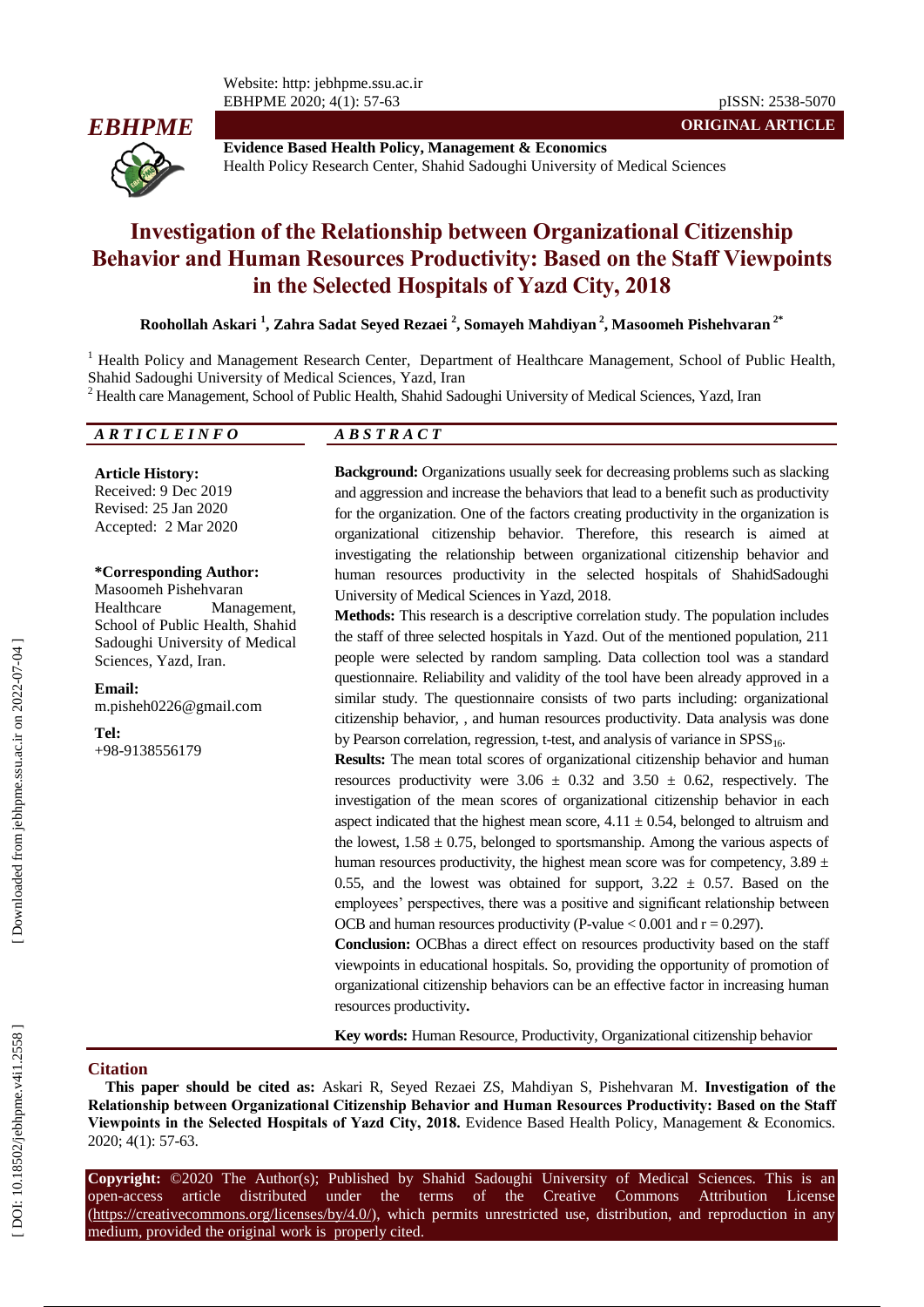# **Introduction**

**D**uring the recent years, a majority of the organizations have been seeking for ways of organizations have been seeking for ways of attracting staff participation in line with their objectives. In between, voluntary and unpaid behaviors have risen which are a field of study for the researchers who call such behaviors as organizational citizenship behaviors (1). The salient performance of the organizations cannot be achieved based on ordinary efforts of the staff because one reason for the success of the large organizations is that they recruit staff whose operational level goes beyond the formal duties (2). Organizations, especially in third world ones, that need a great leap forward in efficiency should set the ground in such a way that the employees and managers can practice all their experiences, competencies and capacities with the peace of mind to improve the organizational goals. This cannot be accomplished unless principles and regulations pertinent to organizational citizenship behavior are identified and the road is paved for the implementation of such behaviors ( 3 ) . Organizational citizenship behavior includes "a set of voluntary and deliberate behaviors that are not part of the formal duties of an individual but they are exhibited and cause effective improvement of the organizational duties and roles" (4) . Beyond what is explained for the organization's employees, organizational citizenship behavior is optional and based on the individual will. It is not directly rewarded, and it is not appreciated by the formal structures of the organization. However, it has a major role in organizational performance and the organization's success (3). First in 1983, Batman and Oregan introduced the dimensions of organizational citizenship behavior (OCB ) including altruism (employees always help others by sincerity, sympathy, and compassion), and consciousness (employees play a role beyond their responsibilities and that is punctuality and preservation of a better position). Then in 1988, the three dimensions of sportsmanship, civic virtue, and courtesy were added to the two mentioned dimensions. Sportsmanship means the

employees' bearing, courage and bravery in performing their tasks. Social manners indicate the employee's active participation in organizational life cycle. Courtesy means that employees communicate each other in a polite and respectful manner (5 ) .(OCB) contributes to the efficiency and effectiveness of organizations through changes in resources, innovations , and inciting adaptation (6). Although, recently attentions have been directed at moral characteristics of individuals in organizations for increasing productivity, the moral virtues like politeness, courtesy, forgiveness, tolerance, helping others, job conscientiousness, dutifulness and others of the like were highly underlined in individual and social life in Islam about 1400 years ago (7). One of the most important objectives of every organization is enhancing the productivity level. Hospital is an organization wherein human resources are the most important capital and the human resources productivity is considered as one of the most important goals. Productivity is defined in different ways. The followings are some definitions of productivity: human resources productivity means maximizing the utilization of the resources, and human resources , and taking scientific measures to reduce of the costs and improve the satisfaction in employees, managers , and consumers (8). According to Iran's national productivity organization, productivity is an intellectual attitude towards work and life. It is more like a culture with the goal of smartening the activities for a better and sublime life (9) .

Peter Drucker, a scientist in management, knows productivity as entailing efficiency and effectiveness; efficiency means performing the jobs in an appropriate manner , and effectiveness means doing the appropriate things (10). There are different theories on the affecting factors of productivity. In brief, the followings can be mentioned among these factors: continuing education of the managers and staff, enhancement of the motivation in the employees for better and more work, creation of proper grounds for the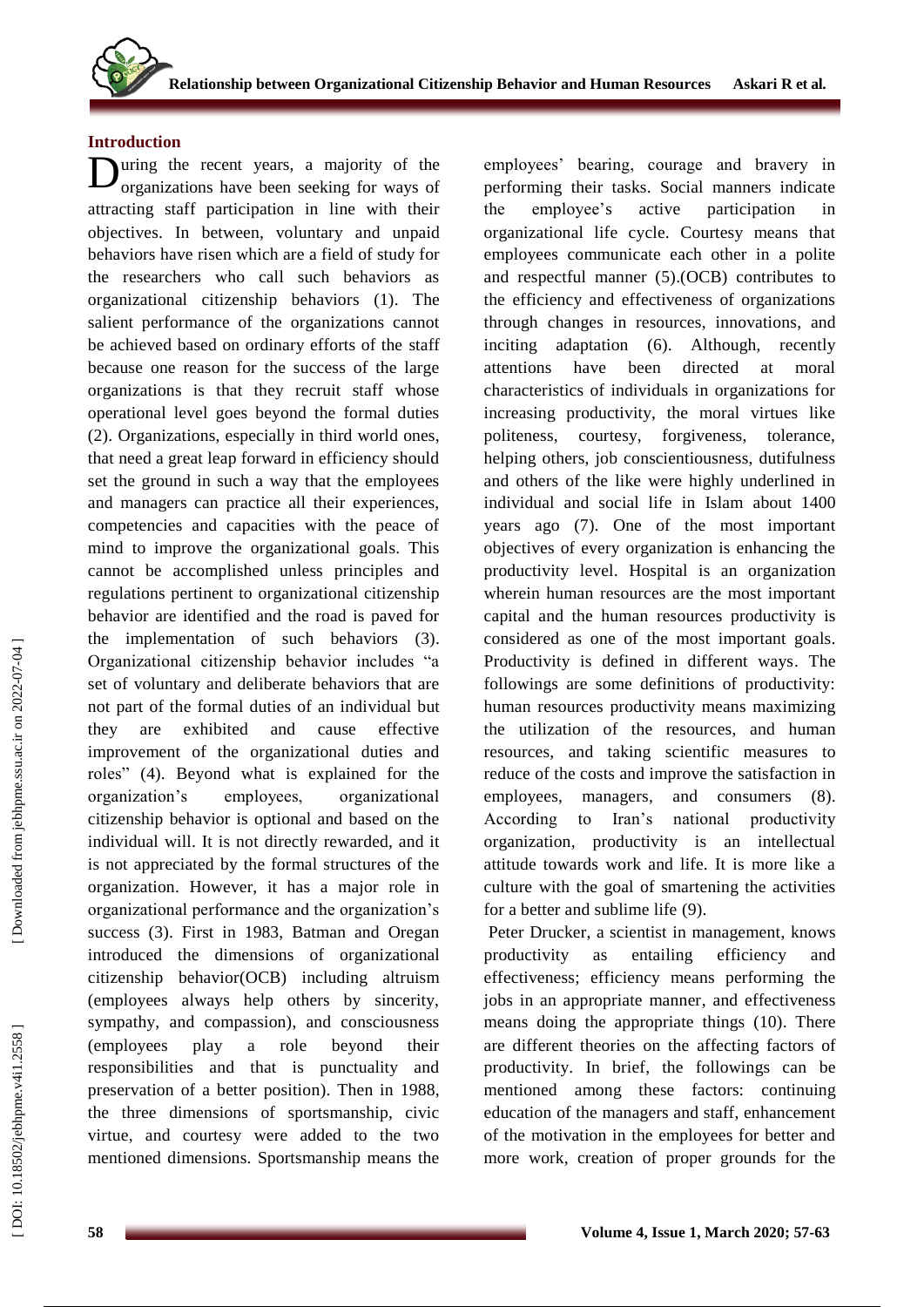

managers and employees innovations and creativities, establishing appropriate performance based payment system as well as a reward and punishment system, enhancing job conscientiousness and social discipline, changes in the systems and methods playing key and sensitive roles, development of governance and domination of organizational policies over the affairs, cost saving as a national responsibility. However, all the authors believe that there is no single solution to increase productivity and rather it is caused by a combination of various factors (8).

The initial studies were mostly aimed at identification of those responsibilities and/or behaviors of the staff in an organization that are mostly neglected. Nowadays, these trivial behaviors have become an integral part of performance management and attracted a large deal of attentions. A studywas conducted by Mahnaz Mile Afshar et al. ( 1), to investigate the relationship between the organizational citizenship behavior and human resourcesproductivity from the perspective of the staff working in university hospitals of Tehran .

Due to the importance of the issue and the significant role ofthe hospitalsin the society as well as the importance of the human resourceswho play a critical role in the capital of this organization, the present study, tried to investigate the organizational citizenship behavior and human resources productivity from the perspective of the staff working in affiliate hospitals of Shahid Sadoughi University of Medical Sciencesin Yazd, 201 8 .

# **Materials and Method s**

According to previous studies (1), and regarding the minimum number of samples required for statistical tests and the maximum facilities, 211 people were randomly selected out of the total population of 1961 people. About 70 people were selected out of every hospital.

Regarding the 10 -percent fall in the number of samples:  $n = 211$ 

R = 0.2  $\alpha = 0.05$  lb = 0.8  $c = 0.5 \times \ln(1 + r \div$  $1 - r$ ) n  $=(Z1 - \alpha \div 2 + Z1 - b)2 \div c2 = n = 211$ 

In this study, we have used a standard questionnaire. Reliability of the questionnaire has been approved in a similar stud y (1). Validity of the questions was evaluated based on the opinions of management professors of Tarbiat Modares, Allameh Tabataba'i, and Tehran Universities. In order to determine the reliability, the questionnaire was divided to two parts and answered by 30 people in a pilot study. The Cronbach's alpha coefficient was obtained as 0.974 for the whole questionnaire, 0.919 for the component of organizational citizenship behavior, and 0.973 for the component of employee productivity (1). One questionnaire included emographic' information (age, gender, education, marital status, job, and ward name) with 15 questions about organizational citizenship behavior in five aspects of conscientiousness, altruism, sportsmanship, courtesy, and civic virtue). The other questionnaire, besides the demographic information, consisted of 26 questions regarding human resources productivity in seven aspects of competency, understanding, support, motivation, feedback, credit, and adaptation. The questions were scored based on Likert's five -point scale and the mean values of the data were reported in a range of 1 to 5. The statistical analysis of the data in inferential level was conducted using  $SPSS_{16}$ . In inferential level, statistical tests of Pearson correlation, regression, t-test and variance analysis were used.

The citizenship behavior scores of 15 -34 were considered as poor citizenship behavior, the scores of 35 -54 were considered as medium, and the scores of 55 -75 were considered as strong citizenship behavior.

This research has been approved under the ethics code IR.SSU.SPH.REC.1397.014and informed consent was given.

# **Results**

According to the obtained data, the women (120 people) constitute the highest percentage (57 %) of the respondents among the sample. In terms of age, most respondents (103 people) i.e. 48% of them are 20 -30 years old. In terms of job,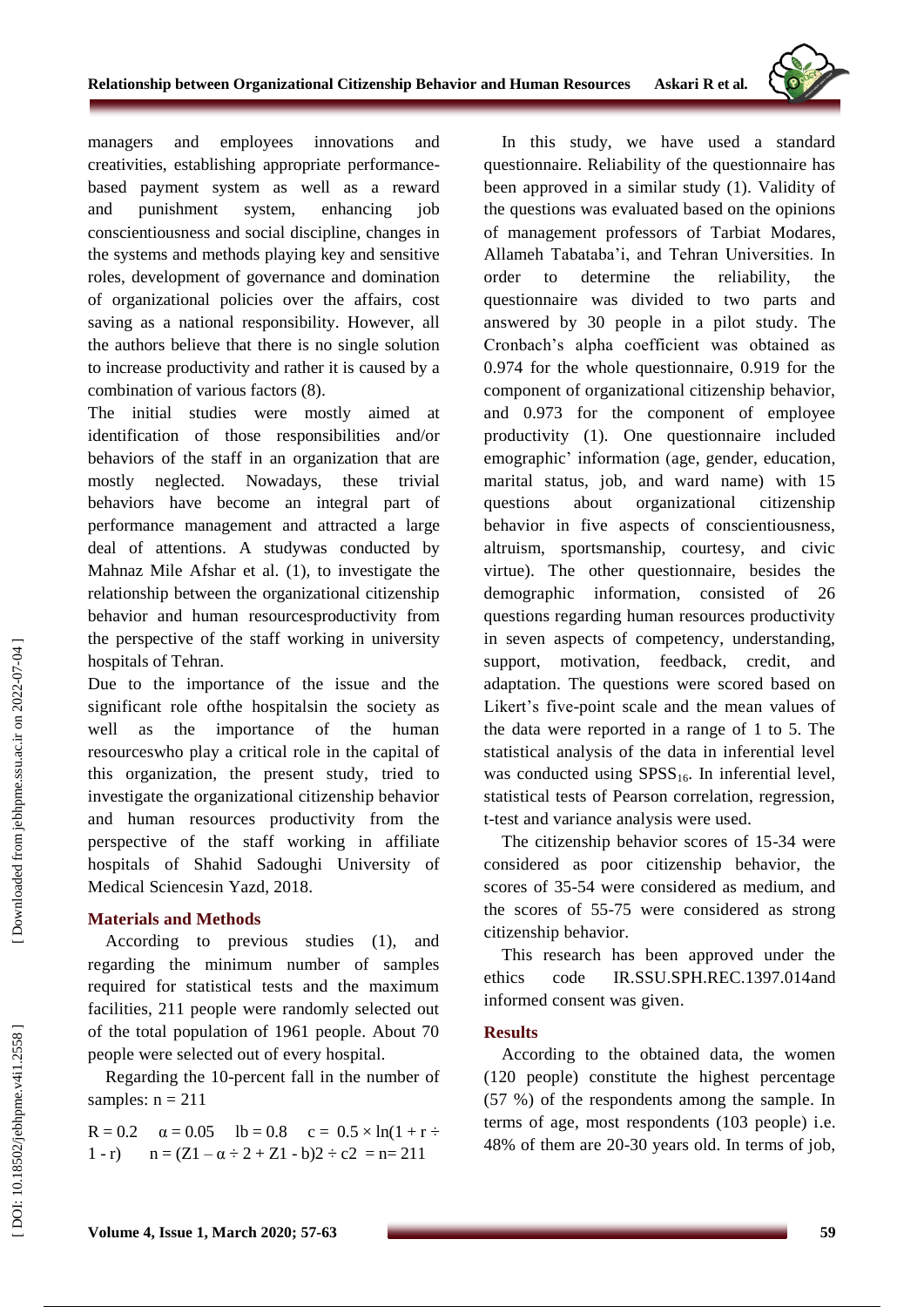

most participants (56 %) have an administrative job. According to the data obtained from the hospital wards, clinical staff has the highest frequency (51.7 %) (Table 1).

According to the mean scores of organizational citizenship behavior in terms of every component, the highest mean was obtained for altruism  $(4.11 \pm 0.54)$  and the lowest mean was obtained for sportsmanship  $(1.82 \pm 0.75)$ .

Among different components of human force

productivity, the highest mean score was obtained for ability (893  $\pm$  0.55) and the lowest mean was obtained for help  $(3.22 \pm 0.57)$  (Table 2).

As seen in Table 3, there is a significant positive relationship between organizational citizenship behavior and human resource s productivity ( $r = 0.297$ , P-value  $< 0.001$ ); i.e. the higher is the organizational citizenship behavior, the higher will be human force productivity (Table 3).

| <b>Variable</b> | <b>Subgroups of each</b><br>variable | <b>Relative</b><br>frequency | <b>Relative frequency</b><br>percentage | <b>Cumulative</b><br>frequency<br>percentage |
|-----------------|--------------------------------------|------------------------------|-----------------------------------------|----------------------------------------------|
| Gender          | Male                                 | 91                           | 43                                      | 43                                           |
|                 | Female                               | 120                          | 57                                      | 100                                          |
|                 | Total                                | 211                          | 100                                     |                                              |
| Age             | $20 - 30$                            | 103                          | 48                                      | 48                                           |
|                 | $31 - 40$                            | 88                           | 41                                      | 89                                           |
|                 | $41 - 50$                            | 17                           | 10                                      | 99                                           |
|                 | $51-60$                              | 3                            | 1                                       | 100                                          |
|                 | Total                                | 211                          | 100                                     |                                              |
| Job             | Clinical position                    | 93                           | 41                                      | 44                                           |
|                 | Administrative position              | 118                          | 56                                      | 100                                          |
|                 | Total                                | 211                          | 100                                     |                                              |
| Hospital wards  | Clinical diagnosis                   | 10                           | 4.8                                     | 4.8                                          |
|                 | Administrative-logistics             | 90                           | 43.5                                    | 48.3                                         |
|                 | Clinical                             | 111                          | 51.7                                    | 100                                          |
|                 | Total                                | 211                          | 100                                     |                                              |

#### **Table 1 .**Demographic information of the study participants

**Table 2 .** Mean scores of OCB and human resources productivity in each aspect

| <b>Score</b>         |               | <b>Mean</b> | <b>Standard deviation</b> |
|----------------------|---------------|-------------|---------------------------|
|                      | Dutifulness   | 3.59        | 0.87                      |
|                      | Altruism      | 4.11        | 0.54                      |
| Organizational       | Sportsmanship | 1.82        | 0.75                      |
| citizenship          | Courtesy      | 2.29        | 0.54                      |
| behavior aspects     | Civic virtue  | 3.53        | 0.62                      |
|                      | Total         | 3.06        | 0.32                      |
|                      | Competency    | 3.89        | 0.55                      |
|                      | Understanding | 3.77        | 0.50                      |
|                      | Support       | 3.22        | 0.57                      |
| Human resources      | Motivation    | 3.35        | 0.62                      |
| productivity aspects | Feedback      | 3.53        | 0.54                      |
|                      | Credit        | 3.28        | 0.56                      |
|                      | Adaptation    | 3.52        | 0.74                      |
|                      | Total         | 3.50        | 0.41                      |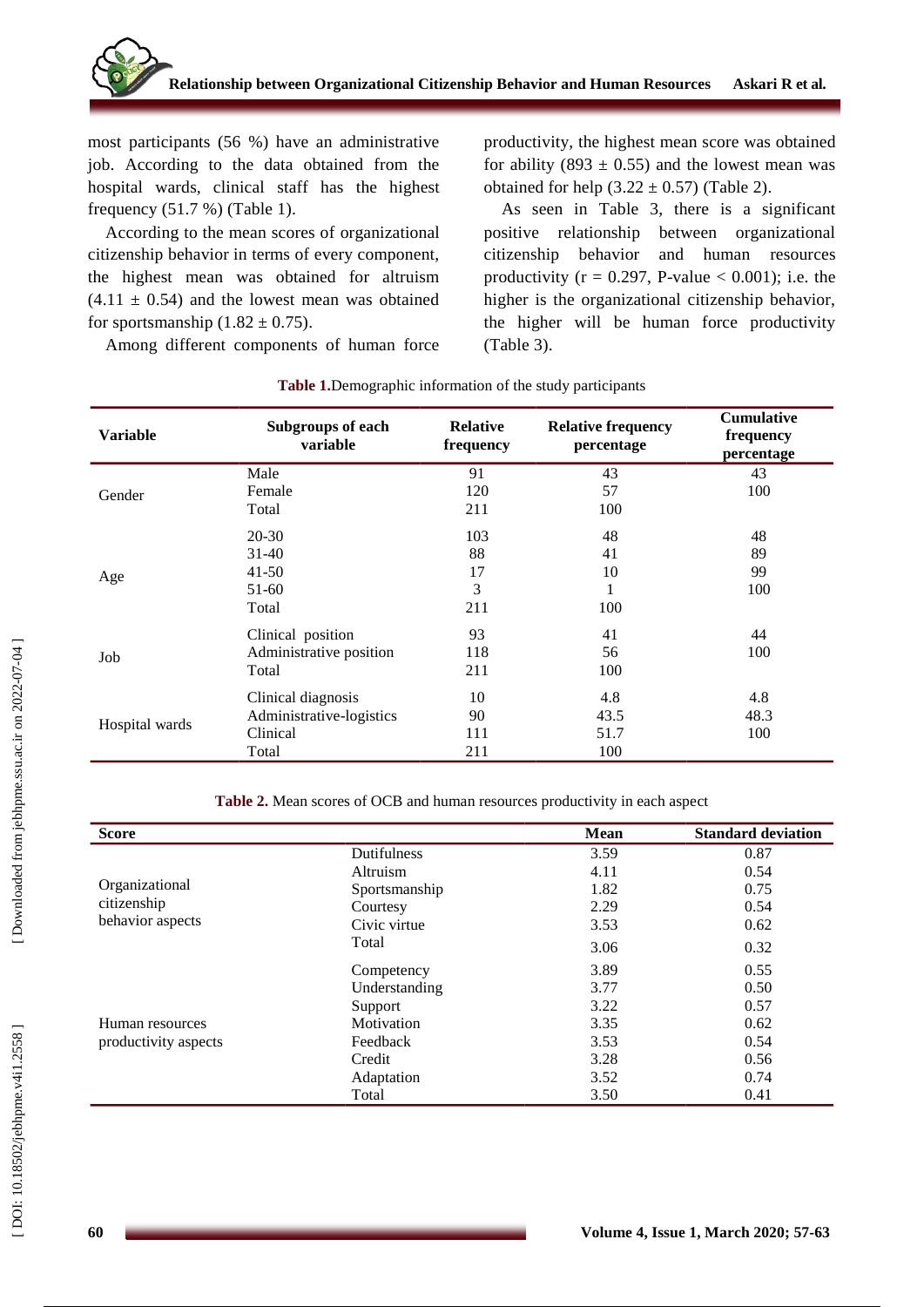

| <b>Pearson correlation coefficient</b> | <b>Human resources productivity</b> |       |  |
|----------------------------------------|-------------------------------------|-------|--|
|                                        | Correlation coefficient             | 0.297 |  |
| Organizational citizenship behavior    | Significance level                  | 0.000 |  |
|                                        | Number                              | 211   |  |

#### **Table 3 .** Correlation coefficient of OCB and human resources productivity

### **Discussion**

Regression test was used to investigate the effect of organizational citizenship behavior on employee productivity in the selected hospitals and the relationship between these variables. So in the studied hospitals, increased organizational citizenship behavior has led to improved productivity. In the studied population, 1 person had a poor citizenship behavior, 186 people had a medium citizenship behavior, and 15 people had a strong citizenship behavior. According to the findings, 27 people had a low productivity, 168 people had a medium productivity, and 195 people had a high productivity. The mean score of the total organizational citizenship behavior and the mean score of the total human force productivity were respectively obtained as  $3.06 \pm 0.32$  and  $3.50 \pm 1.5$ 0.62. Among the components of organizational citizenship behavior, the highest score was obtained for altruism  $(4.11 \pm 0.54)$  and the lowest mean was obtained for sportsmanship  $(1.58 \pm 0.75)$ . Among the different components of human force productivity, the highest mean was obtained for ability  $(3.89 \pm 0.55)$  and the lowest mean was obtained for help  $(3.22 \pm 0.57)$ .

Other relevant studies approved the results of this study.Mile Afshar et al ( 1) investigated the relationship between organizational citizenship behavior and human resources productivity among the staff of six hospitals of Tehran University of Medical Sciences and Shahid Beheshti University of Medical Sciences; their findings were consistent with the results of this study. The results of the present study suggested that based on the staff viewpoints, there is a significant relationship between organizational citizenship behavior and employee productivity in the studied hospitals; i.e. in these hospitals, organizational citizenship behavior has had an effect on employee productivity. However in this study, the two

components of organizational citizenship behavior including sportsmanship and forgiveness did not have any significant relationship with employee productivity in one of the hospitals (Shohadaye Tajrish Hospital); it was due to the employees' dissatisfaction with the unfair management. So, the employees did not have a strong organizational citizenship behavior and they expressed objection. According to Oregan (1988), employees react to injustice by increasing or decreasing their organizational citizenship behaviors (1). According to the research conducted by Servati and Najafzadeh titled "the relationship between organizational citizenship behavior and sport managers' productivity in West Azerbaijan" (1 1), among the components of organizational citizenship behaviors, consciousness and courtesy respectively had the most and the least significant relationship with productivity. The results of the mentioned study are consistent with the findings of this study. In this study, the highest mean has been obtained for altruism and the least mean has been obtained for sportsmanship; this finding is not consistent with the results of the mentioned study.

JalaliFarahani et al. (12) , investigated the model of explaining the effect of organizational culture on organizational learning and human force productivity among the staff of the Ministry of Sport and Youth. According to the results, organizational culture affects organizational learning by a coefficient of 0.43, and human force productivity by a coefficient of 0.63. The influence coefficient of organizational learning on human resource productivity was obtained as 0.53. The model proposed in this research approved the effect of organizational culture on human resource productivity by organizational learning . The results of this research are consistent with the findings of Ataei et al . ( 2),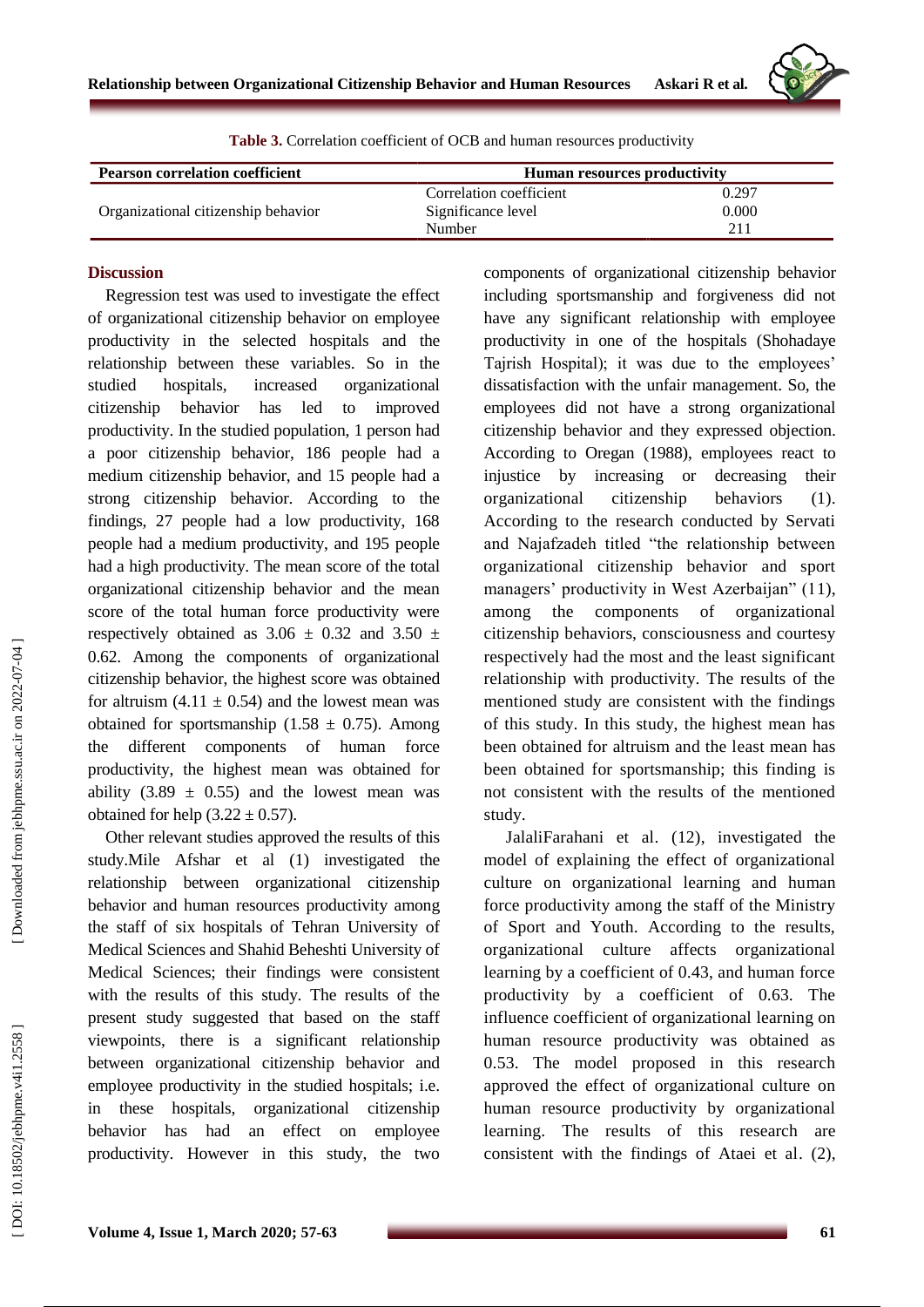Bahadori et al . (13), Rashidi et al . (14), Sun et al . (1 5), Savati et al . (1 6), SoltaniNasab et al . (17).

# **Conclusion**

At the end, we propose some suggestions for future studies regarding the importance of the issue.

Researchers can investigate the factors affecting organizational citizenship behavior in hospital staff.

Also, further organizational factors related to human resource productivity such as organizational culture, organizational agility, and the ability of teamwork can be investigated.

Factors increasing and decreasing human resource productivity can be considered as the strengths and weaknesses of the organization from strategic viewpoints.

Future researchers can investigate the components of human force productivity based on other indicators such as quality of work life, responsibility, and perseverance.

Researchers can conduct similar studies in public or non -public departments and compare the results with the findings of this study.

The significance of the research is due to the fact that if its results are employed in healthcare areas by policy makers, planners, and the hospital managers, employees will pay more attention to the issue of organizational citizenship behavior, human force productivity will be increased, and it will finally lead to the organization's productivity. These findings can be more widely used in the country's healthcare system; they can provide the possibility of achieving the goals of clinical governance and sustainable development in the area of healthcare and treatment.

It should be mentioned that as other studies, this research has been faced with constraints that include the following:

Some of the subjects have been unfamiliar with the research topic and its goals. However, researchers have tried to provide them with clear explanation.

The selected samples did not have adequate motivation for active participation in the study; because most respondents believed that they do not receive any feedback from most of the studies in which they participate. So, it makes it difficult to conduct more studies for improving the performance of this university.

The constraint is the fact some respondents have been so conservative in answering the questionnaires.

The employees have failed to have a careful cooperation because of being tired.

# **Acknowledgement s**

The present study is derived from the research project approved by the School of Public Health in Shahid Sado ughi University of Medical Sciences, Yazd. It has been approved under the ethics code IR.SSU.SPH.REC.1397.014. The authors appreciate the research expert of Faculty of Health and the referees board who helped us in conducting this study.

# **Conflict of interests**

The present study is derived from the research project approved by the School of Public Health in Shahid Sado ughi University of Medical Sciences, Yazd. It has no conflict of interests with any other organization or individual.

# **Authors' contributions**

Askari R designed study; SeyedRezaei Z and Pishehvaran M conducted research; and Mahdi yan Swrote manuscript. Allauthors read and approved the final manuscript.

# **References**

- 1. Mile Afshar M, Rajabzadeh A, Meamarpoor M.The Relationship between Organizational Citizenship Behavior and Human Resource Productivity Among the staff of selected hospitals of Tehran and ShahidBeheshti University of Medical Sciences. Human Resource Management Research. 2012; 2(3): 145 -61. [In Persian]
- 2 . Attai M, Alinejad A, Rahmani N. Investigating the Relationship between Human Resource Productivity and Organizational Citizenship Behavior in Islamic Azad University of Qazvin. Development and Evolution Management. 2015; 7(21): 1 -10. [In Persian]
- 3 . GhaffariAshtiyani P. organizational citizenship